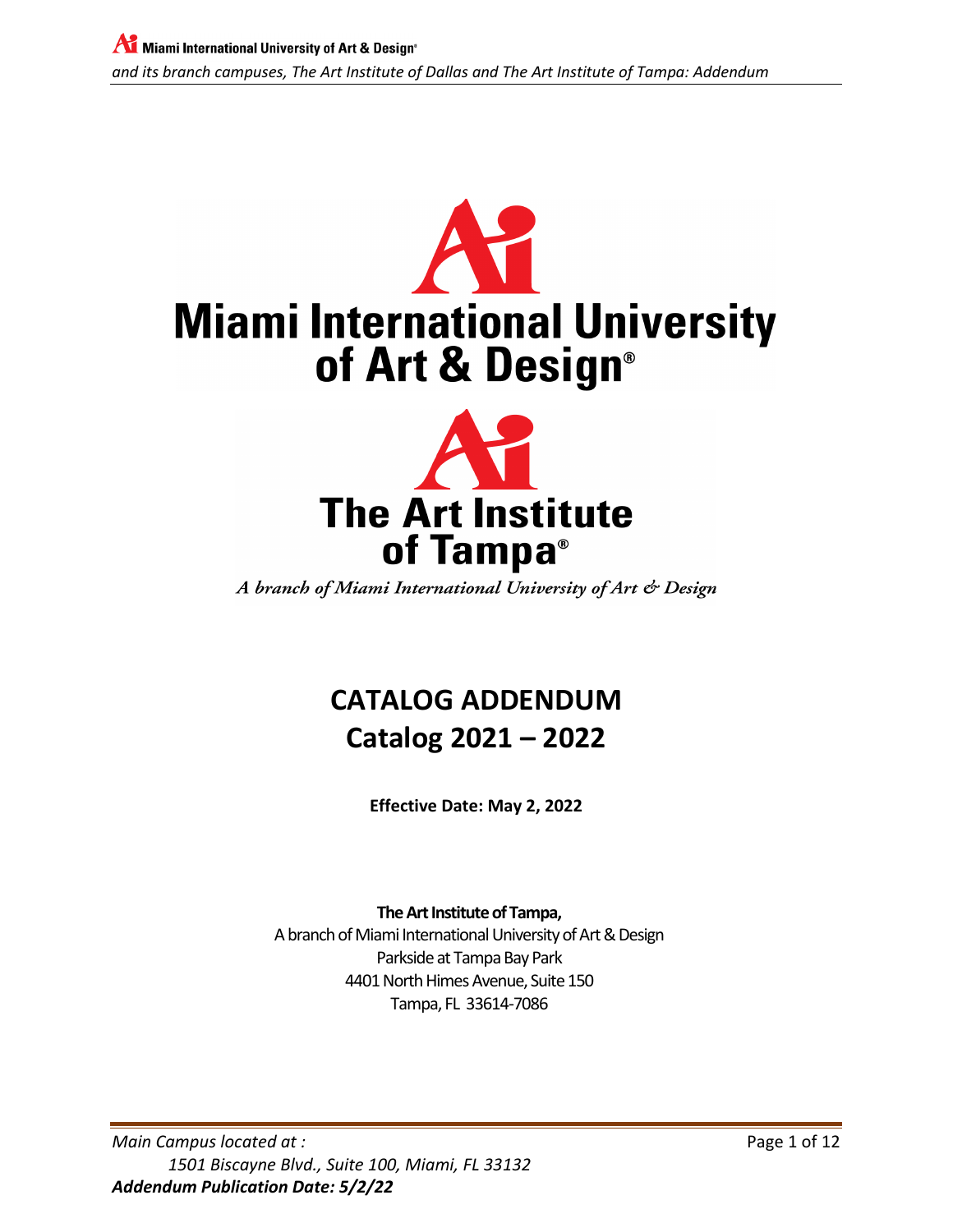## **Table of Contents**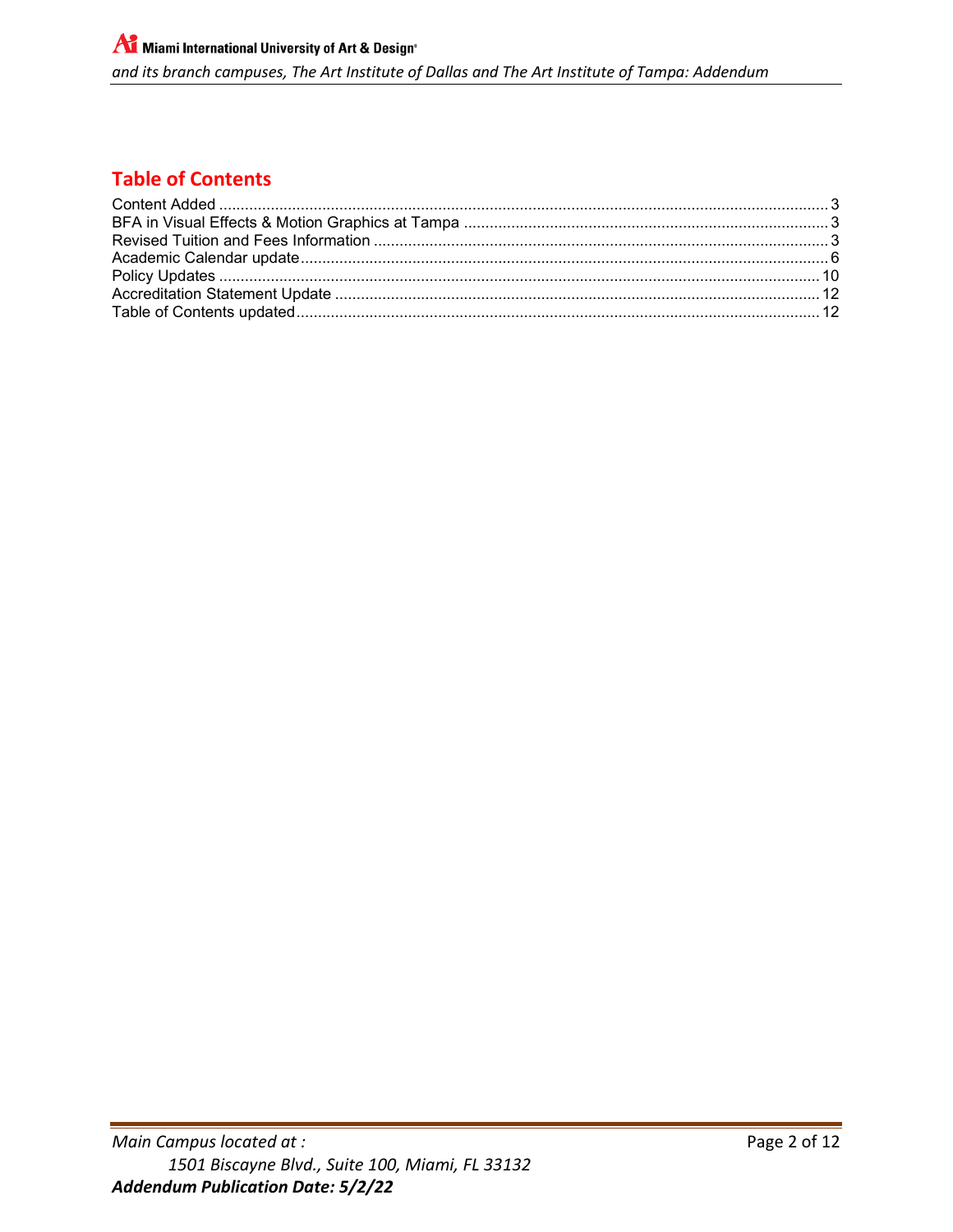## <span id="page-2-0"></span>**Content Added**

## *The following content is added immediately preceeding The Art Institutes Grading Policy on page 194 of the current Catalog.*

## **Changes to Tuition and Fee Debt Under the Post-9/11 GI Bill® (Chapter 33) and Other Updates**

Under Section **1019 of Public Law 116-315**, debts created by student withdrawals after the 100% refund deadline will be billed back to Miami International University of Art & Design (MIU). MIU will hold Chapter 33 students responsible for this debt. Please read about the changes to tuition and fee debt for Post-9/11 GI Bill® (Chapter 33) students, along with other VA and MIU Policy updates impacting students as of August 1, 2021 **in the Military Brochure that can be found here** [https://www.artinstitutes.edu/military-benefits.](https://www.artinstitutes.edu/military-benefits)

#### <span id="page-2-1"></span>**BFA in Visual Effects & Motion Graphics at Tampa**

*The BFA in Visual Effects & Motion Graphics at Tampa is not accepting new enrollments at this time.*

#### <span id="page-2-2"></span>**Revised Tuition and Fees Information**

## *The following content fully replaces the tuition and fees tables beginning on page 277 of the current Catalog.*

| <b>Program of Study</b>                         | <b>Degree</b>            | <b>Credit</b><br><b>Hours</b> | Program<br>Length (Qtrs) | <b>Instructional</b><br><b>Weeks</b> | Tuition per<br><b>Credit Hour</b> | Lab Fee | <b>Approx. Total</b><br>Cost / Program+ |
|-------------------------------------------------|--------------------------|-------------------------------|--------------------------|--------------------------------------|-----------------------------------|---------|-----------------------------------------|
| <b>Associate of Arts (AA)</b>                   |                          |                               |                          |                                      |                                   |         |                                         |
| <b>Accessory Design</b>                         | AA                       | 90                            | 6                        | 66                                   | \$575                             |         | \$51,750                                |
| <b>Fashion Design</b>                           | AΑ                       | 90                            | $\overline{6}$           | 66                                   | \$575                             |         | \$51,750                                |
| <b>Fashion Merchandising</b>                    | ΆA                       | $\overline{90}$               | $\overline{6}$           | 66                                   | \$575                             |         | \$51,750                                |
| <b>Bachelor of Arts (BA)</b>                    |                          |                               |                          |                                      |                                   |         |                                         |
| Advertising                                     | BA                       | 180                           | 12                       | 132                                  | \$575                             |         | \$103,500                               |
| <b>Fashion Merchandising</b>                    | <b>BA</b>                | 180                           | $ 12\rangle$             | 132                                  | \$575                             |         | \$103,500                               |
| <b>Bachelor of Fine Arts (BFA)</b>              |                          |                               |                          |                                      |                                   |         |                                         |
| <b>Computer Animation</b>                       | <b>BFA</b>               | 180                           | $\overline{12}$          | 132                                  | \$575                             |         | \$103,500                               |
| Digital Filmmaking &<br><b>Video Production</b> | <b>BFA</b>               | 180                           | $ 12\rangle$             | 132                                  | \$575                             |         | \$103,500                               |
| Digital Photography                             | <b>BFA</b>               | 180                           | $\overline{12}$          | 132                                  | \$575                             |         | \$103,500                               |
| <b>Fashion Design</b>                           | <b>BFA</b>               | 180                           | 12                       | 132                                  | \$575                             |         | \$103,500                               |
| Graphic & Web Design                            | <b>BFA</b>               | 180                           | 12                       | 132                                  | \$575                             |         | \$103,500                               |
| Interior Design                                 | <b>BFA</b>               | 180                           | $ 12\rangle$             | 132                                  | \$575                             |         | \$103,500                               |
| <b>Visual Arts</b>                              | <b>BFA</b>               | 180                           | $\overline{12}$          | 132                                  | \$575                             |         | \$103,500                               |
| Visual Effects & Motion<br>Graphics*            | <b>BFA</b>               | 180                           | $ 12\rangle$             | 132                                  | \$575                             |         | \$103,500                               |
| <b>Bachelor of Science (BS)</b>                 |                          |                               |                          |                                      |                                   |         |                                         |
| <b>Audio Production</b>                         | $\overline{\mathsf{BS}}$ | 180                           | $\overline{12}$          | 132                                  | \$575                             |         | \$103,500                               |
| <b>Master of Arts (MA)</b>                      |                          |                               |                          |                                      |                                   |         |                                         |
| Design & Media<br>Management                    | МA                       | 48                            | 6                        | 66                                   | \$655                             |         | \$31,440                                |
| <b>Master of Fine Arts (MFA)</b>                |                          |                               |                          |                                      |                                   |         |                                         |
| $Film^*$                                        | MFA                      | 90                            | 8                        | 88                                   | \$655                             |         | \$58,950                                |
| <b>Visual Arts</b>                              | MFA                      | 90                            | $\overline{8}$           | 88                                   | \$655                             |         | \$58,950                                |

#### **Miami International University of Art & Design**

\*This program is not accepting new enrollments at this time.

The table above is calculated at full load, which is an average of 15 credit hours per quarter. The calculation would be based on 12 credit hours per quarter if a student were to take the minimum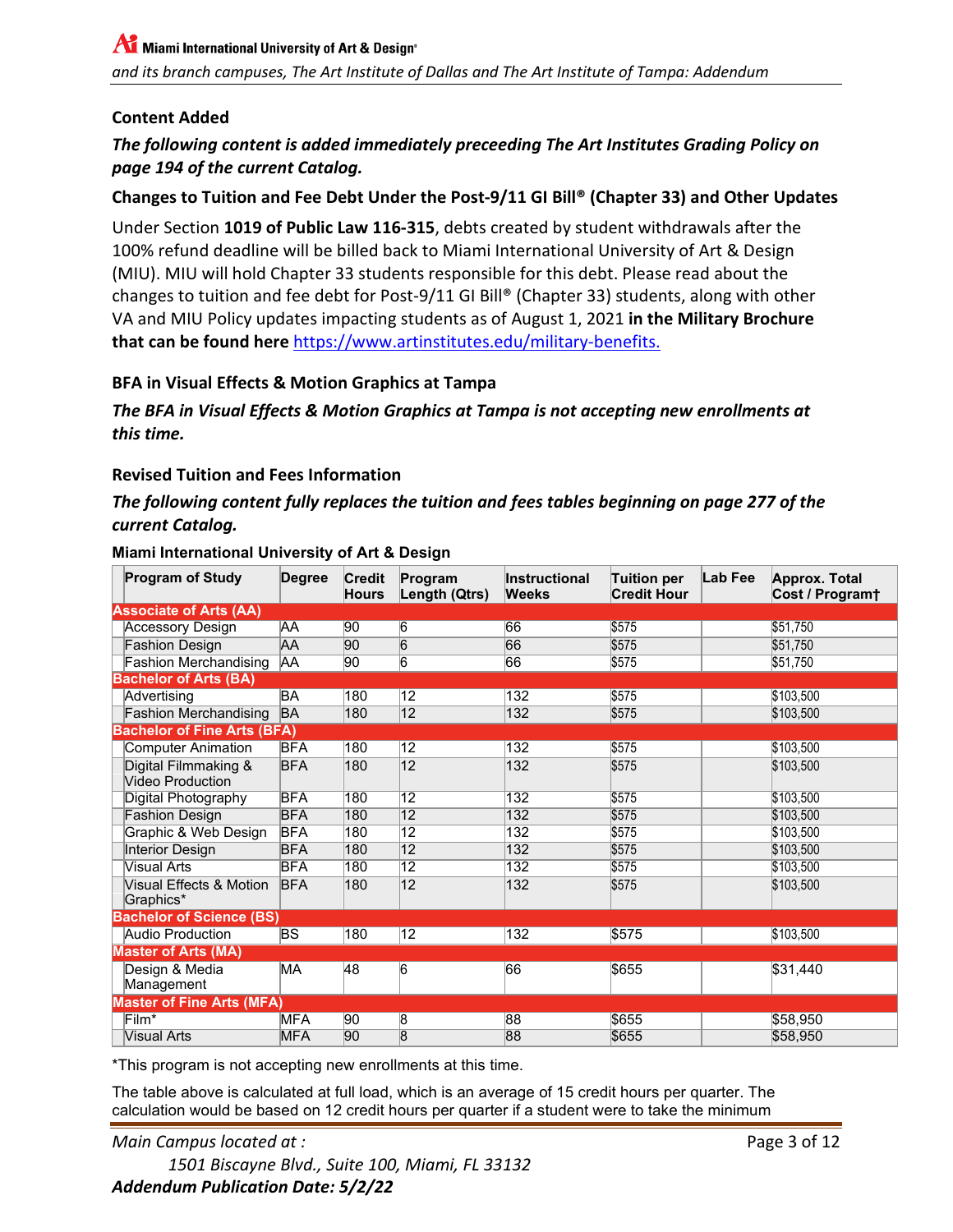allowable credits required to still be considered a full time student.

† Approximate total cost is based on the current tuition credit hour rate. Total cost will increase with each per credit hour tuition increase. In state and out of state tuition are the same.

Registering over 18 credit hours per quarter requires the permission of the Program Director, Program Coordinator or Dean of Academic Affairs at the student's home campus.

Tuition includes required textbooks for all courses within the student's program of study. Tuition also includes basic entry equipment and materials needed for beginning each program of study. Students are responsible for procuring and/or replenishing any other equipment or materials as required.

Please visit our [Student Consumer Information](https://www.artinstitutes.edu/miami/student-consumer-information/) page to find the average time to completion for continuously enrolled students for each credential level offered. This data is available at the average credit load, fulltime or at full load. Changing programs, beginning programs at the midterm start date, taking remedial courses, taking time off from coursework, registering for fewer hours or unsuccessful attempts at course completion will increase the total length of the program and overall cost of education from what is disclosed. Transfer credits awarded toward your program will likely decrease the overall length and cost of education.

The Bachelor of Fine Arts Degree in Digital Photography requires the use of a Digital Single Lens Reflex Camera. The required camera will not be provided for loan by the University to Photography Students. Students may purchase the camera from a vendor of their choice.

Students must have supplies and textbooks to begin class.

| <b>Program of Study</b>                     | <b>Degree</b> | <b>Credit</b><br><b>Hours</b> | Program<br>Length<br>(Qtrs) | Instructional<br>Weeks | Tuition<br><b>Cost Per</b><br><b>Credit</b> | <b>Technology</b><br>Fee*** | <b>Introductory</b><br>Technology<br>Fee φ | Approx.<br>Total Cost /<br>Program† |
|---------------------------------------------|---------------|-------------------------------|-----------------------------|------------------------|---------------------------------------------|-----------------------------|--------------------------------------------|-------------------------------------|
| <b>Associate of Arts (AA)</b>               |               |                               |                             |                        |                                             |                             |                                            |                                     |
| <b>Fashion Merchandising</b>                | AΑ            | 90                            | 6                           | 66                     | \$575                                       | \$1,645                     | \$578                                      | \$53,973                            |
| Graphic Design                              | AΑ            | 90                            | 6                           | 66                     | \$575                                       | \$1,872                     | \$578                                      | \$54,200                            |
| <b>Bachelor of Arts (BA)</b>                |               |                               |                             |                        |                                             |                             |                                            |                                     |
| Culinary Management                         | BA            | 180                           | 12                          | 132                    | \$575                                       | \$0                         | \$578                                      | \$104,078                           |
| <b>Fashion Merchandising</b>                | BA            | 180                           | $ 12\rangle$                | 132                    | \$575                                       | \$1,645                     | \$578                                      | \$105,723                           |
| <b>Bachelor of Fine Arts (BFA)</b>          |               |                               |                             |                        |                                             |                             |                                            |                                     |
| Digital Filmmaking & VideoBFA<br>Production |               | 180                           | $ 12\rangle$                | 132                    | \$575                                       | \$9,279                     | \$578                                      | \$113,357                           |
| Game Art & Design                           | <b>BFA</b>    | 180                           | $ 12\rangle$                | 132                    | \$575                                       | \$4,936                     | \$578                                      | \$109,014                           |
| Graphic & Web Design                        | <b>BFA</b>    | 180                           | 12                          | 132                    | \$575                                       | \$1,872                     | \$578                                      | \$105,950                           |
| Interior Design                             | <b>BFA</b>    | 180                           | 12                          | 132                    | \$575                                       | \$1,675                     | \$578                                      | \$105,753                           |
| Media Arts & Animation                      | <b>BFA</b>    | 180                           | 12                          | 132                    | \$575                                       | \$4,142                     | \$578                                      | \$108,220                           |
| <b>Bachelor of Science (BS)</b>             |               |                               |                             |                        |                                             |                             |                                            |                                     |
| Audio Production                            | BS            | 180                           | 12                          | 132                    | \$575                                       | \$5,077                     | \$578                                      | \$101,955                           |
| <b>Master of Arts (MA)</b>                  |               |                               |                             |                        |                                             |                             |                                            |                                     |
| Design & Media<br>Management                | МA            | 48                            | 6                           | 66                     | \$655                                       | \$1,747                     | \$578                                      | \$33,765                            |

## **Miami International University of Art & Design Global Campus**

Not all programs are available to residents of some states. To find out if your program is available in your state, please contact an Enrollment Counselor prior to enrollment.

Due to certain state requirements the program curriculum may vary. Please contact an Enrollment Counselor prior to enrollment for program details.

The table above is calculated at full load, which is an average of 15 credit hours per quarter. The calculation would be based on 12 credit hours per quarter if a student were to take the minimum allowable credits required to still be considered a full time student.

\*\*\* The Technology Fee is designed to provide students with industry-relevant tools and specialized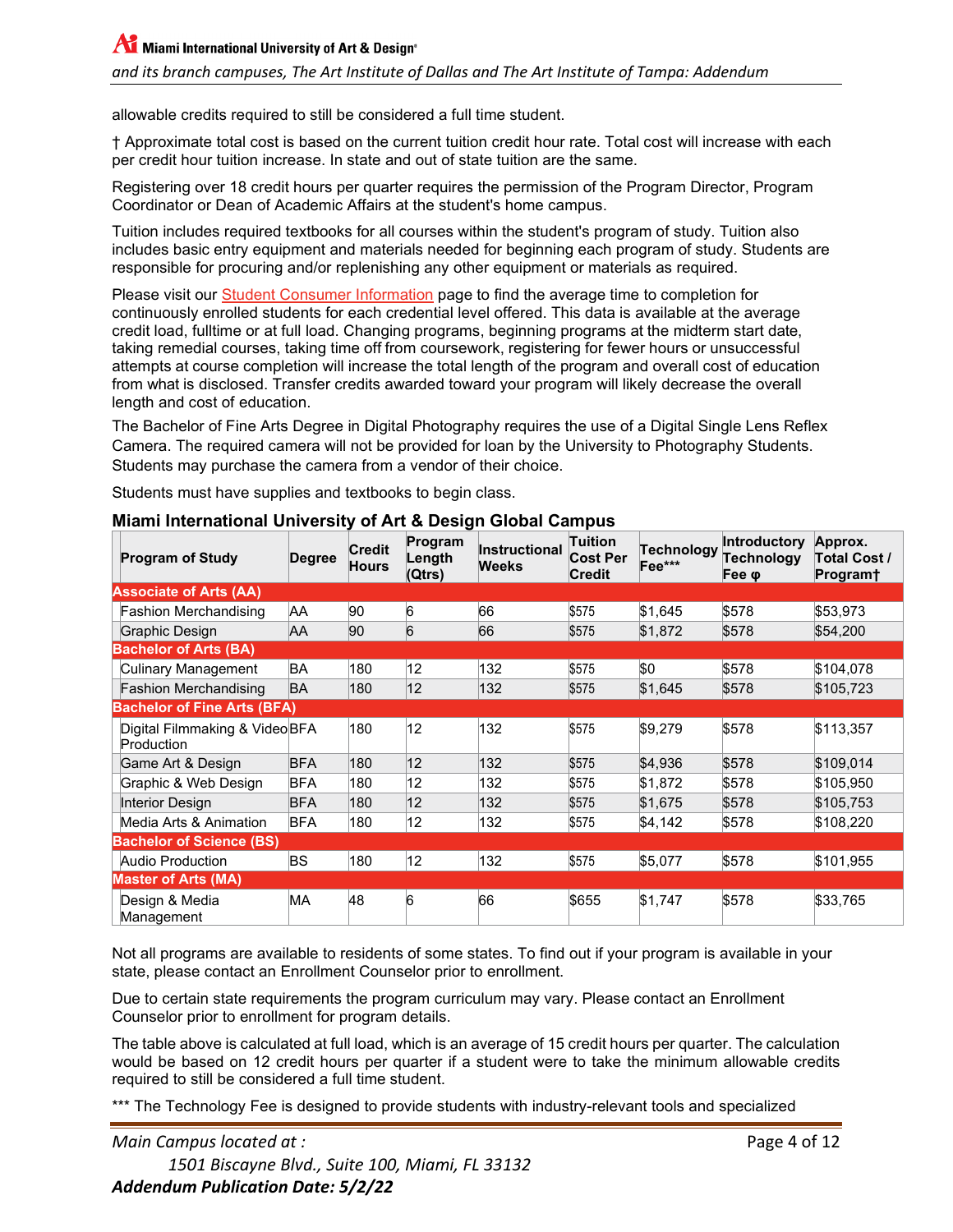software they will need as they move through coursework and assignments in their program of study. Students have the option to opt•out of this fee and purchase technology on their own. At the student's request an Enrollment Counselor can provide a list of items that make up the technology fee.

Tuition includes required eBooks for all courses within the student's program of study. Students are responsible for procuring and/or replenishing any other equipment or materials as required, including the replacement and/or repair of any equipment that is lost, stolen or damaged.

φ The Introductory Technology Fee is designed to provide students the technology they need to get started with their program. The fee covers the cost of an iPad, Apple Pencil and a Smart Keyboard. Students have the option to opt•out of this fee and purchase technology on their own.

† Approximate total cost is based on the current tuition credit hour rate. Total cost will increase with each per credit hour tuition increase. In-state and out of state tuition are the same. Registering over 18 credit hours per quarter requires the permission of the Program Director, Program Coordinator or Dean of Academic Affairs at the student's home campus.

Please visit our **Student Consumer Information** page to find the average time to completion for continuously enrolled students for each credential level offered. This data is available at the average credit load, fulltime or at full load. Changing programs, beginning programs at the midterm start date, taking remedial courses, taking time off from coursework, registering for fewer hours or unsuccessful attempts at course completion will increase the total length of the program and overall cost of education from what is disclosed. Transfer credits awarded toward your program will likely decrease the overall length and cost of education

| <b>Program of Study</b>                          | <b>Degree</b> | <b>Credit</b><br><b>Hours</b> | Program<br>Length (Qtrs) | Instructional<br><b>Weeks</b> | <b>Tuition per</b><br><b>Credit Hour</b> | Lab Fee | Approx. Total<br>Cost / Program+ |
|--------------------------------------------------|---------------|-------------------------------|--------------------------|-------------------------------|------------------------------------------|---------|----------------------------------|
| <b>Associate of Arts (AA)</b>                    |               |                               |                          |                               |                                          |         |                                  |
| Baking & Pastry                                  | AΑ            | 90                            | 6                        | 66                            | \$575                                    |         | \$51,750                         |
| <b>Culinary Arts</b>                             | AΑ            | 90                            | 7                        | 77                            | \$575                                    |         | \$51,750                         |
| Graphic Design                                   | AΑ            | 90                            | $\overline{6}$           | 66                            | \$575                                    |         | \$51,750                         |
| <b>Bachelor of Arts (BA)</b>                     |               |                               |                          |                               |                                          |         |                                  |
| <b>Culinary Management</b>                       | BA            | 180                           | 12                       | 132                           | \$575                                    |         | \$103,500                        |
| <b>Fashion Marketing &amp;</b>                   | BA            | 180                           | $ 12\rangle$             | 132                           | \$575                                    |         | \$103,500                        |
| Management<br><b>Bachelor of Fine Arts (BFA)</b> |               |                               |                          |                               |                                          |         |                                  |
|                                                  | <b>BFA</b>    | 180                           | 12                       | 132                           | \$575                                    |         |                                  |
| Digital Filmmaking &<br>Video Production         |               |                               |                          |                               |                                          |         | \$103,500                        |
| Digital Photography                              | <b>BFA</b>    | 180                           | $\overline{12}$          | 132                           | \$575                                    |         | \$103,500                        |
| Game Art & Design                                | <b>BFA</b>    | 180                           | 12                       | 132                           | \$575                                    |         | \$103,500                        |
| Graphic & Web Design                             | <b>BFA</b>    | 180                           | $ 12\rangle$             | 132                           | \$575                                    |         | \$103,500                        |
| Interior Design                                  | <b>BFA</b>    | 180                           | $\overline{12}$          | 132                           | \$575                                    |         | \$103,500                        |
| Media Arts & Animation                           | <b>BFA</b>    | 180                           | 12                       | 132                           | \$575                                    |         | \$103,500                        |
| Visual Effects & Motion<br>Graphics*             | <b>BFA</b>    | 180                           | 12                       | 132                           | \$575                                    |         | \$103,500                        |
| Diploma (D)                                      |               |                               |                          |                               |                                          |         |                                  |
| Baking & Pastry                                  | D             | 55                            | 5                        | 55                            | \$575                                    | \$1,500 | \$33,125                         |
| <b>Culinary Arts</b>                             | D             | 55                            | 5                        | 55                            | \$535                                    | \$1,500 | \$33,125                         |

#### **The Art Institute of Tampa**

\*This program is not accepting new enrollments at this time.

The table above is calculated at full load, which is an average of 15 credit hours per quarter. The calculation would be based on 12 credit hours per quarter if a student were to take the minimum allowable credits required to still be considered a full time student.

† Approximate total cost is based on the current tuition credit hour rate. Total cost will increase with each per credit hour tuition increase. In state and out of state tuition are the same.

Registering over 18 credit hours per quarter requires the permission of the Program Director, Program Coordinator or Dean of Academic Affairs at the student's home campus.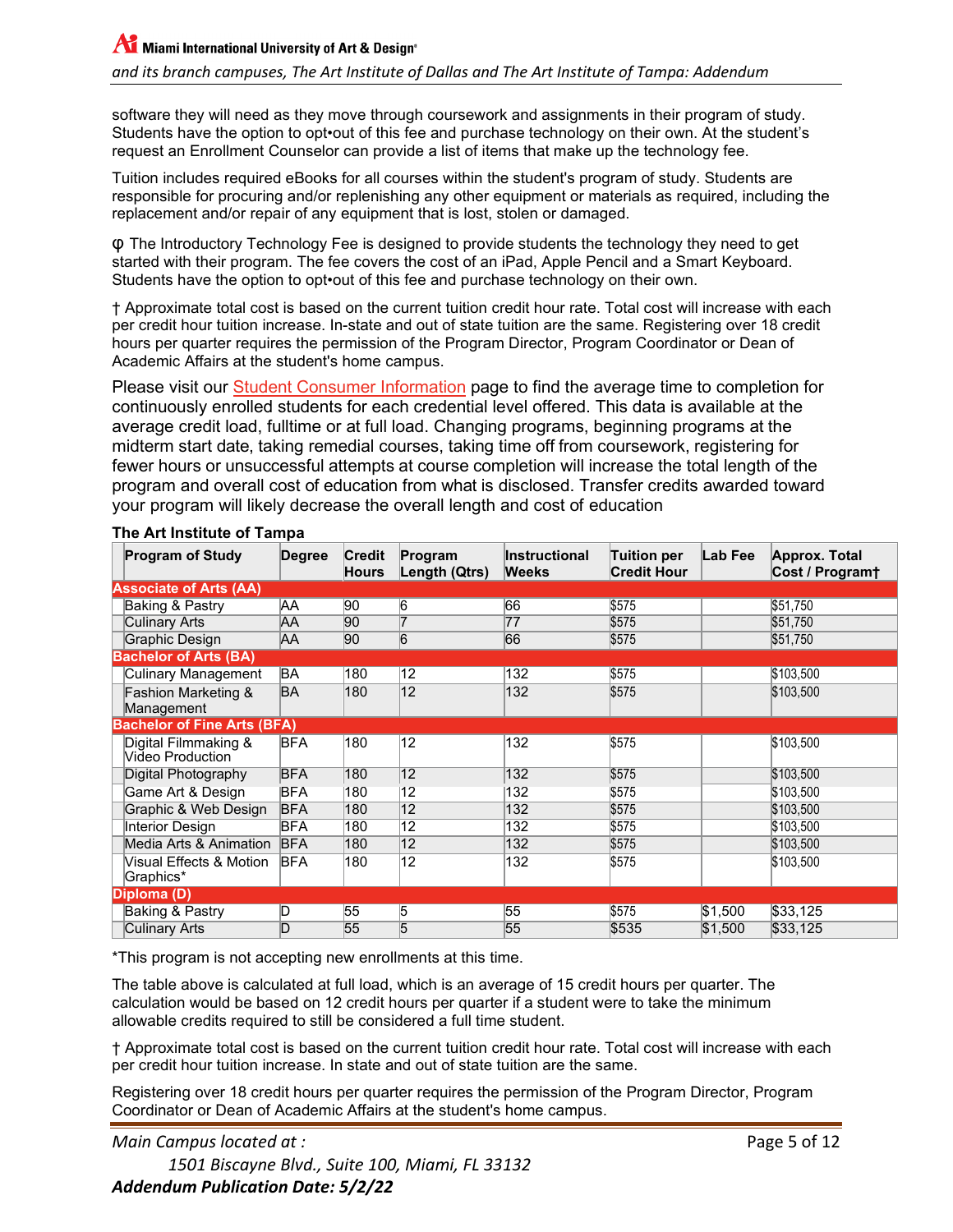$\Lambda$  Miami International University of Art & Design®

*and its branch campuses, The Art Institute of Dallas and The Art Institute of Tampa: Addendum*

Tuition includes required textbooks for all courses within the student's program of study. Tuition also includes basic entry equipment and materials needed for beginning each program of study. Students are responsible for procuring and/or replenishing any other equipment or materials as required.

CULINARY DIPLOMA LAB FEES: Lab fees above represent the total for timely, successful completion of the program and are charged per credit hour. Retaking courses will increase the lab fee charge.

Please visit our **Student Consumer Information** page to find the average time to completion for continuously enrolled students for each credential level offered. This data is available at the average credit load, fulltime or at full load. Changing programs, beginning programs at the midterm start date, taking remedial courses, taking time off from coursework, registering for fewer hours or unsuccessful attempts at course completion will increase the total length of the program and overall cost of education from what is disclosed. Transfer credits awarded toward your program will likely decrease the overall length and cost of education.

#### <span id="page-5-0"></span>**Academic Calendar update**

#### *The Academic Calendar currently beginning on page 281 of the current Catalog is updated as follows:*

#### **ACADEMIC CALENDAR 2021-22**

#### *The Academic Calendar has been developed to assist each school in long range planning with common starting and ending dates for each quarter.*

**Spring Quarter 2021 (start dates, 4/5, 4/19 and 5/13)**

**Session I: 11 Weeks** April 5 – June 19 Last Day to Add/Drop April 12 Last Day to Withdraw June 5 (end of week 9)

**Session I: 5.5 Weeks**

April 5 – May 12 Last Day to Add/Drop April 12 Last Day to Withdraw May 1 (end of week 4)

**Session II: 5.5 Weeks** April 19 – May 26 Last Day to Add/Drop April 26 Last Day to Withdraw May 15 (end of week 4)

**Session 8 week: 8 weeks** April 19- June 12 Last Day to Add/Drop April 26 Last Day to Withdraw May 29 (end of week 6)

**Mid-Quarter** May 13 – June 19 Last Day to Add/Drop May 21 Last Day to Withdraw June 9 (end of week 4)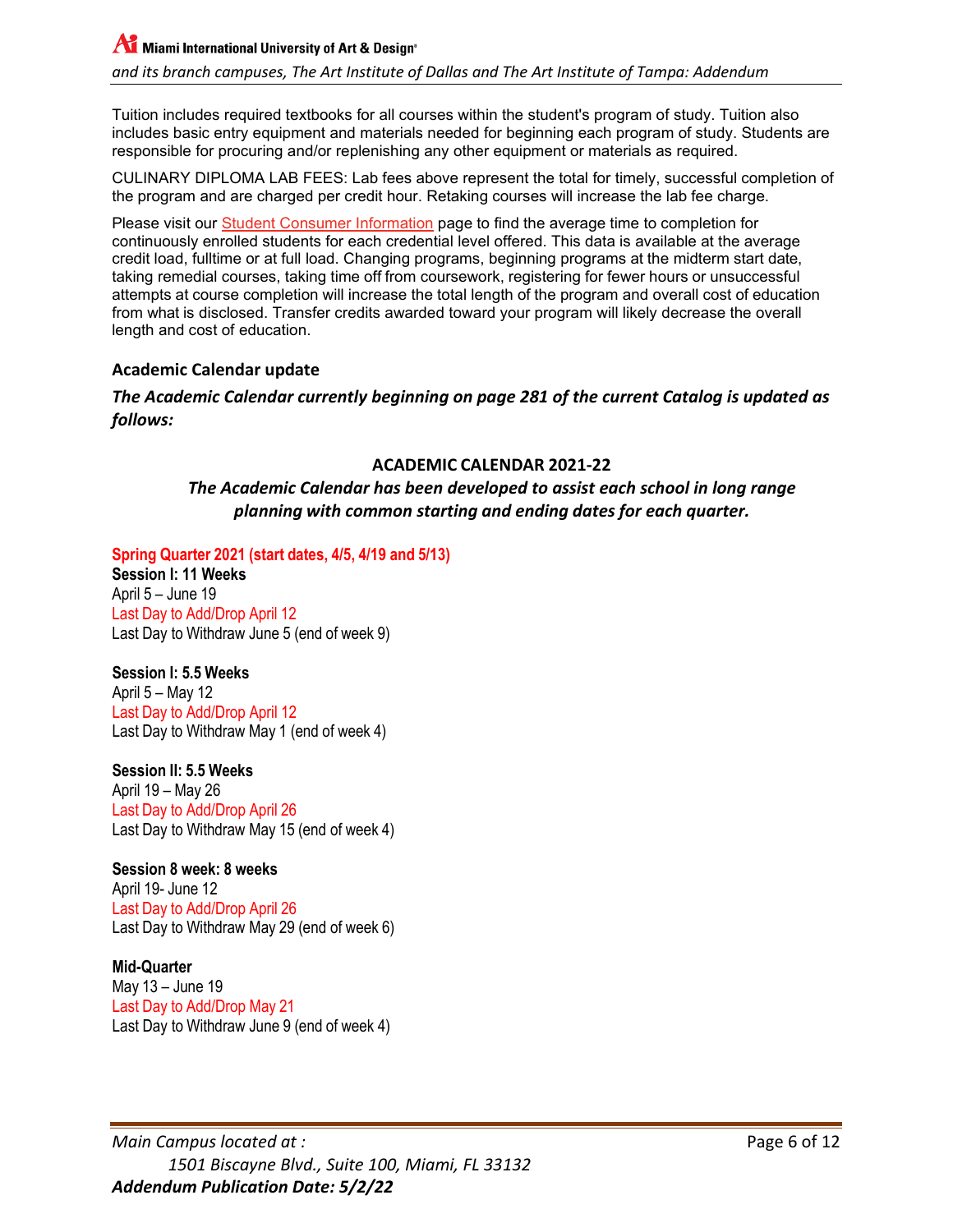#### **AT** Miami International University of Art & Design<sup>®</sup>

*and its branch campuses, The Art Institute of Dallas and The Art Institute of Tampa: Addendum*

**Summer Quarter 2021 (start dates 7/12, 7/26 and 8/19)**

**Session I: 11 Weeks** July 12 – September 25 Last Day to Add/Drop July 19 Last Day to Withdraw September 11 (end of week 9)

#### **Session I: 5.5 Weeks**

July 12 – August 18 Last Day to Add/Drop July 19 Last Day to Withdraw August 7 (end of week 4)

**Session II: 5.5 Weeks** July 26 – September 1 Last Day to Add/Drop August 2 Last Day to Withdraw August 21 (end of week 4)

#### **Session 8 week: 8 weeks**

July 26 – September 18 Last Day to Add/Drop August 2 Last Day to Withdraw September 4 (end of week 6)

#### **Mid-Quarter**

August 19 – September 25 Last Day to Add/Drop August 27 Last Day to Withdraw September 18 (end of week 4)

#### **Fall 2021 (start dates 10/4, 10/18 and 11/11)**

**Session I: 11 Weeks** October 4 – December 18 Last Day to Add/Drop October 11 Last Day to Withdraw December 4 (end of week 9)

## **Session I: 5.5 Weeks**

October 4 – November 10 Last Day to Add/Drop October 11 Last Day to Withdraw October 30(end of week 4)

#### **Session II: 5.5 Weeks**

October 18 – November 24 Last Day to Add/Drop October 25 Last Day to Withdraw November 13 (end of week 4)

#### **Session 8 week: 8 weeks**

October 18 – December 11 Last Day to Add/Drop October 25 Last Day to Withdraw November 27 (end of week 6)

#### **Mid-Quarter**

November 12 – December 18 Last Day to Add/Drop November 19 Last Day to Withdraw December 11 (end of week 4)

*Main Campus located at :* Page 7 of 12 *1501 Biscayne Blvd., Suite 100, Miami, FL 33132 Addendum Publication Date: 5/2/22*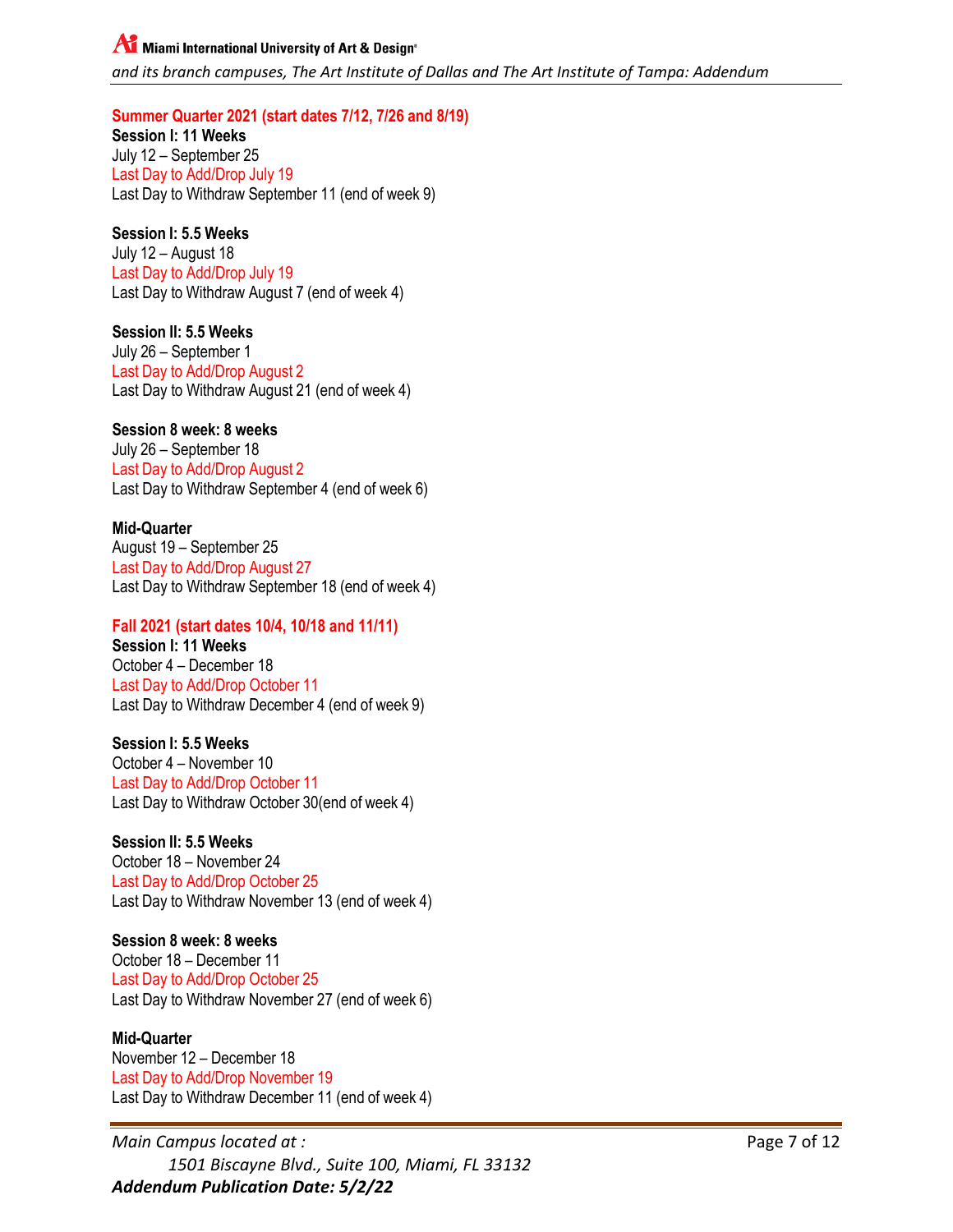## **AT** Miami International University of Art & Design<sup>®</sup>

*and its branch campuses, The Art Institute of Dallas and The Art Institute of Tampa: Addendum*

#### **Winter 2022 (start dates 1/10, 1/24 and 2/17) Session I: 11 Weeks**

January 10 – March 26 Last Day to Add/Drop January 17 Last Day to Withdraw March 12 (end of week 9)

#### **Session I: 5.5 Weeks**

January 10 – February 16 Last Day to Add/Drop January 17 Last Day to Withdraw February 5(end of week 4)

#### **Session II: 5.5 Weeks**

January 24 – March 2 Last Day to Add/Drop January 31 Last Day to Withdraw February 19(end of week 4)

#### **Session 8 week: 8 weeks**

January 24 – March 19 Last Day to Add/Drop January 31 Last Day to Withdraw March 5(end of week 6)

#### **Mid-Quarter**

February 17 – March 26 Last Day to Add/Drop February 25 Last Day to Withdraw March 19 (end of week 4)

#### **Session III: 3 weeks**

March 7 – March 26 Last Day to Add/Drop March 10 Last Day to Withdraw March 19(end of week 2)

#### **Spring 2022 (start dates 4/4, 4/18 and 5/12)**

**Session I: 11 Weeks** April 4 – June 18 Last Day to Add/Drop April 11 Last Day to Withdraw June 4 (end of week 9)

#### **Session I: 5.5 Weeks**

April 4 – May 11 Last Day to Add/Drop April 11 Last Day to Withdraw April 30(end of week 4)

## **Session II: 5.5 Weeks**

April 18 – May 25 Last Day to Add/Drop April 25 Last Day to Withdraw May 14(end of week 4)

## **Session 8 week: 8 weeks**

April 18 – June 11 Last Day to Add/Drop April 25 Last Day to Withdraw May 28(end of week 6)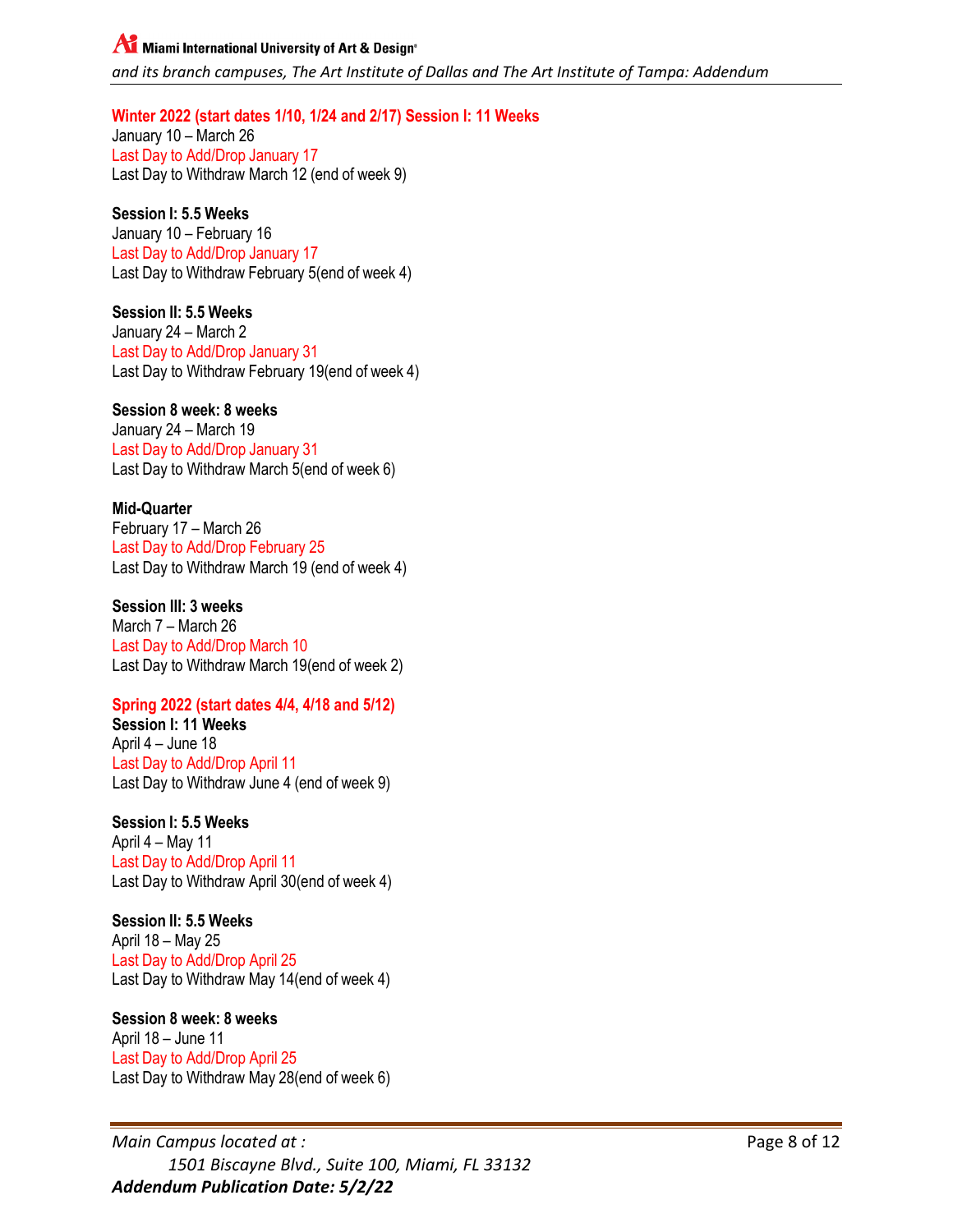## **Al** Miami International University of Art & Design<sup>®</sup> *and its branch campuses, The Art Institute of Dallas and The Art Institute of Tampa: Addendum*

**Mid-Quarter** May 12 – June 18 Last Day to Add/Drop May 20 Last Day to Withdraw June 11 (end of week 4)

## **Summer 2022 (start dates 7/11, 7/25 and 8/18)**

**Session I: 11 Weeks** July 11 – September 24 Last Day to Add/Drop July 18 Last Day to Withdraw September 10 (end of week 9)

**Session I: 5.5 Weeks** July 11 – August 17 Last Day to Add/Drop July 18 Last Day to Withdraw August 6(end of week 4)

## **Session II: 5.5 Weeks**

July 25 – August 31 Last Day to Add/Drop August 1 Last Day to Withdraw August 20(end of week 4)

#### **Session 8 week: 8 weeks**

July 25 – September 17 Last Day to Add/Drop August 1 Last Day to Withdraw September 3(end of week 6)

#### **Mid-Quarter**

August 18 – September 24 Last Day to Add/Drop August 26 Last Day to Withdraw September 17(end of week 4)

#### **Fall 2022 (start dates 10/3, 10/17 and 11/10)**

**Session I: 11 Weeks** October 3 – December 17 Last Day to Add/Drop October 10 Last Day to Withdraw December 3 (end of week 9)

**Session I: 5.5 Weeks**

October 3 – November 9 Last Day to Add/Drop October 10 Last Day to Withdraw October 29(end of week 4)

## **Session II: 5.5 Weeks**

October 17 – November 23 Last Day to Add/Drop October 24 Last Day to Withdraw November 12(end of week 4)

#### **Session 8 week: 8 weeks**

October 17 – December 10 Last Day to Add/Drop October 24 Last Day to Withdraw November 26(end of week 6)

*Main Campus located at :* Page 9 of 12 *1501 Biscayne Blvd., Suite 100, Miami, FL 33132 Addendum Publication Date: 5/2/22*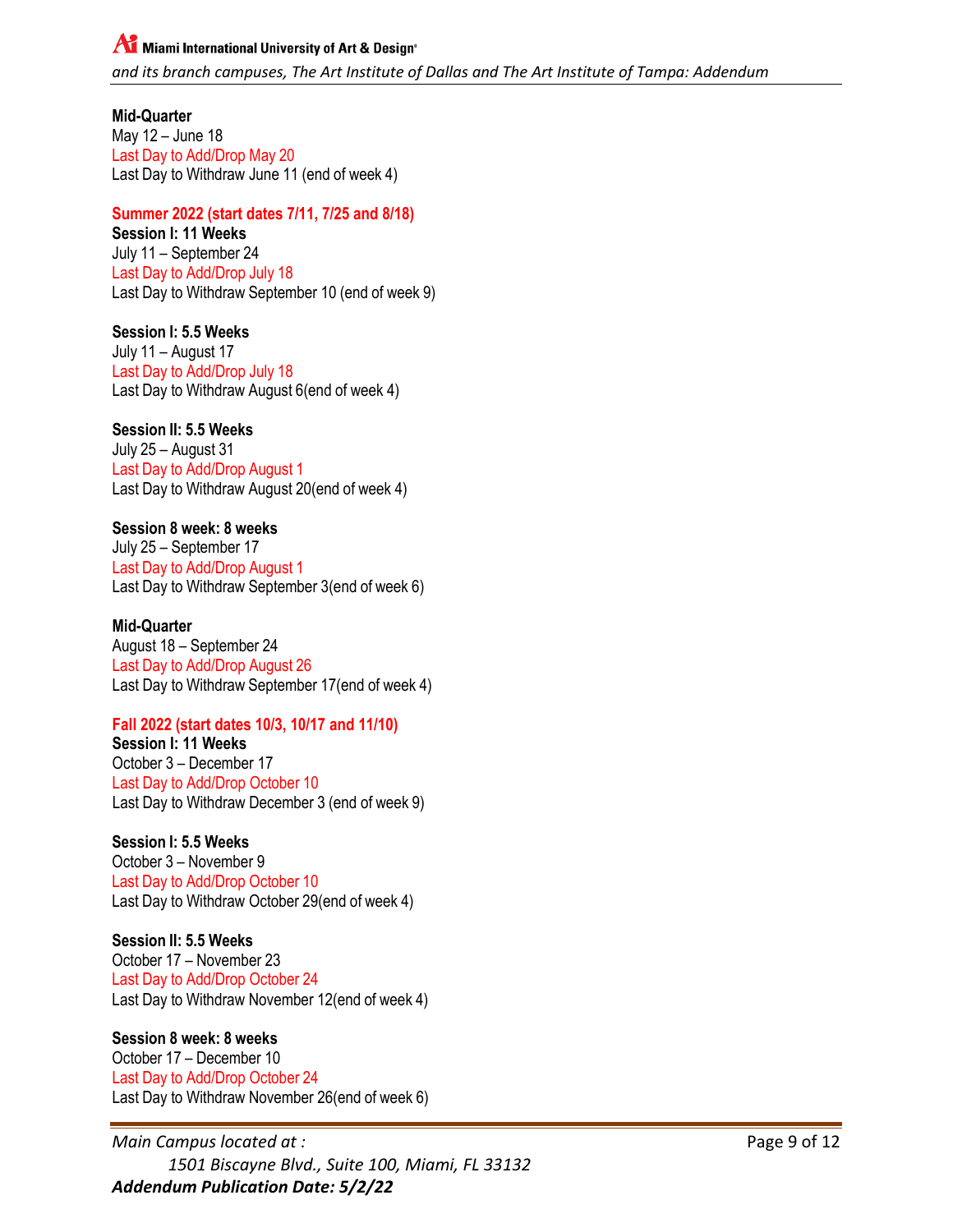**Mid-Quarter** November 10 – December 17 Last Day to Add/Drop November 18 Last Day to Withdraw December 10(end of week 4)

## <span id="page-9-0"></span>**Policy Updates**

## *The Admissions Requirements for First Time College Students on pages 170-172 of the current Catalog are revised to read as follows:*

## **Admissions Requirements for First-Time College Students**

Applicants attending college for the first time and pursuing their first associate degree, baccalaureate degree, or diploma must complete the following in order to be accepted into the University:

1. Admissions Interview – Applicants are required to meet with an Enrollment Counselor. Under certain circumstances, a telephone interview can fulfill this requirement. The purpose of the personal interview is to explore the applicant's background and interests, determine how the applicant's educational goals relate to The Art Institute's programs, assist the applicant in identifying the appropriate area of study consistent with his or her background and interests, and provide information concerning the curriculum and support services at The Art Institute.

2. Application – Applicants are required to submit a completed application for admission and sign enrollment agreement. Application forms are available on the institutional website.

#### 3. Meet High School Graduation Criteria or Equivalent

For admission to the University, an applicant is required to be a high school graduate, have an official General Education Development (GED) certificate, or meet the state requirements of being home-schooled. Evidence of this can be an official transcript or an official GED certificate. Home-schooled students will be required to demonstrate that they have completed the minimum requirements established by the state. It is up to the University to decide if the issuer of the documentation and the documentation provided is acceptable. Graduates of home school programs not recognized by their state will need evidence of competency such as by an official GED certificate or successful completion of College or University credits as specified in the **Admission Requirements for Transfer Applicants**  section**.**

Before a student may begin studies, he or she must have earned the above. An applicant still in high school will be considered for Conditional Early Acceptance contingent upon proof of graduation.

The University may require the applicant to speak with an Academic Chair or Academic Dean prior to making a final decision. Students will be asked to leave and their enrollment cancelled if they do not provide any of the official documents required for admission within 30 days of matriculation.

The University will not accept a diploma received as a result of testing or "fast track" as proof of high school graduation. A certificate of attendance or completion is not acceptable.

NOTE: Transcripts should be mailed or faxed directly to the Admissions Office or supplied through an online transcript provider.

Any official transcripts, either high school or college, become part of the admission process and will not be returned to the student. Please do not submit original work. Portfolios cannot be returned.

4. Complete the Art Institute College Success Course Requirement (New Student Orientation Modules)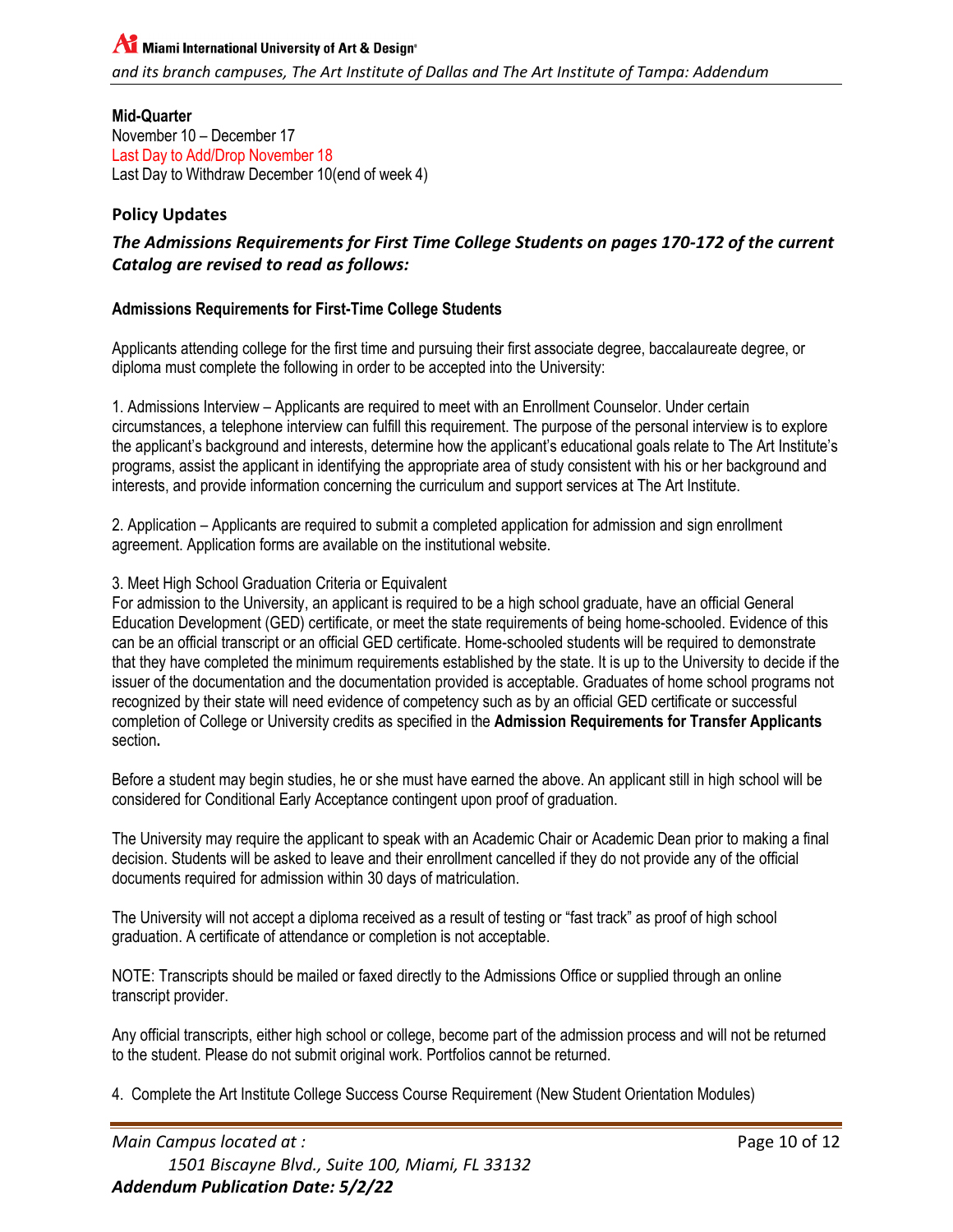All new students are required to complete the virtual College Success Course (New Student Orientation Modules) which requires that a student complete eight modules and demonstrate competency in the following areas:

- Goal Setting
- Learning to Learn & Stress Relief Strategies
- Time Management
- Study Skills
- **Literacy**
- Responsible Borrowing & Budgeting
- Working in Teams
- Virtual Learning

Students cannot attend class prior to successful completion of the College Success Course or they are in violation of the Admissions Policy. A demonstration of literacy and preparedness is critical to the success of new students. Students must successfully complete each module and pass each quiz prior to moving on to the next module. The course is completed in the Brightspace Learning Management System which provides students with an introduction to their typical course structure and platform. Completion of the course is closely monitored to ensure compliance with the policy.

New students who have completed 24 or more prior college credits can be exempted from the College Success Course modules by providing an official transcript.

## *The Admissions Requirements for Transfer Applicants and/or Applicants Possessing a Previously Earned Degree on page 173 of the current Catalog are revised to read as follows:*

#### **Admission Requirements for Transfer Applicants and/or Applicants Possessing a Previously Earned Degree**

Transfer students will complete the Interview and Application for admission to the University as specified above. In lieu of submission of a High School Diploma or GED certificate, students who have earned at least a baccalaureate degree, an associate degree, or successful completion of at least 24 semester or trimester credit hours or 36 quarter credit hours that does not result in the awarding of an associate's degree, but that is acceptable for full credit toward a bachelor's degree at any institution, may provide official transcripts from the prior college/university showing all courses and degrees earned.

Transcripts should be mailed or faxed directly from the college/university attended to the Admissions Office of the campus the student is planning to attend.

## *The Admissions Requirements for Transfer Applicants and/or Applicants Possessing a Previously Earned Degree on page 179 of the current Catalog are revised to read as follows:*

#### **THE ART INSTITUTE HIGH SCHOOL GRADUATION VALIDATION POLICY**

An applicant must be a high school graduate, possess a recognized high school equivalency (GED - General Education Diploma) or have earned 36 quarter/24 semester college or university credits (of at least one full academic year) from a recognized accredited institution.. Students can meet the High School graduation requirement by submitting an official academic transcript that shows at a minimum 36 quarter/24 semester college or university credits (of at least one full academic year) earned.

Applicants to a graduate program may present a bachelor's degree as a form of proof of graduation from high school. Accreditation requirements must adhere to the list of acceptable accreditation. A student who is home-schooled must